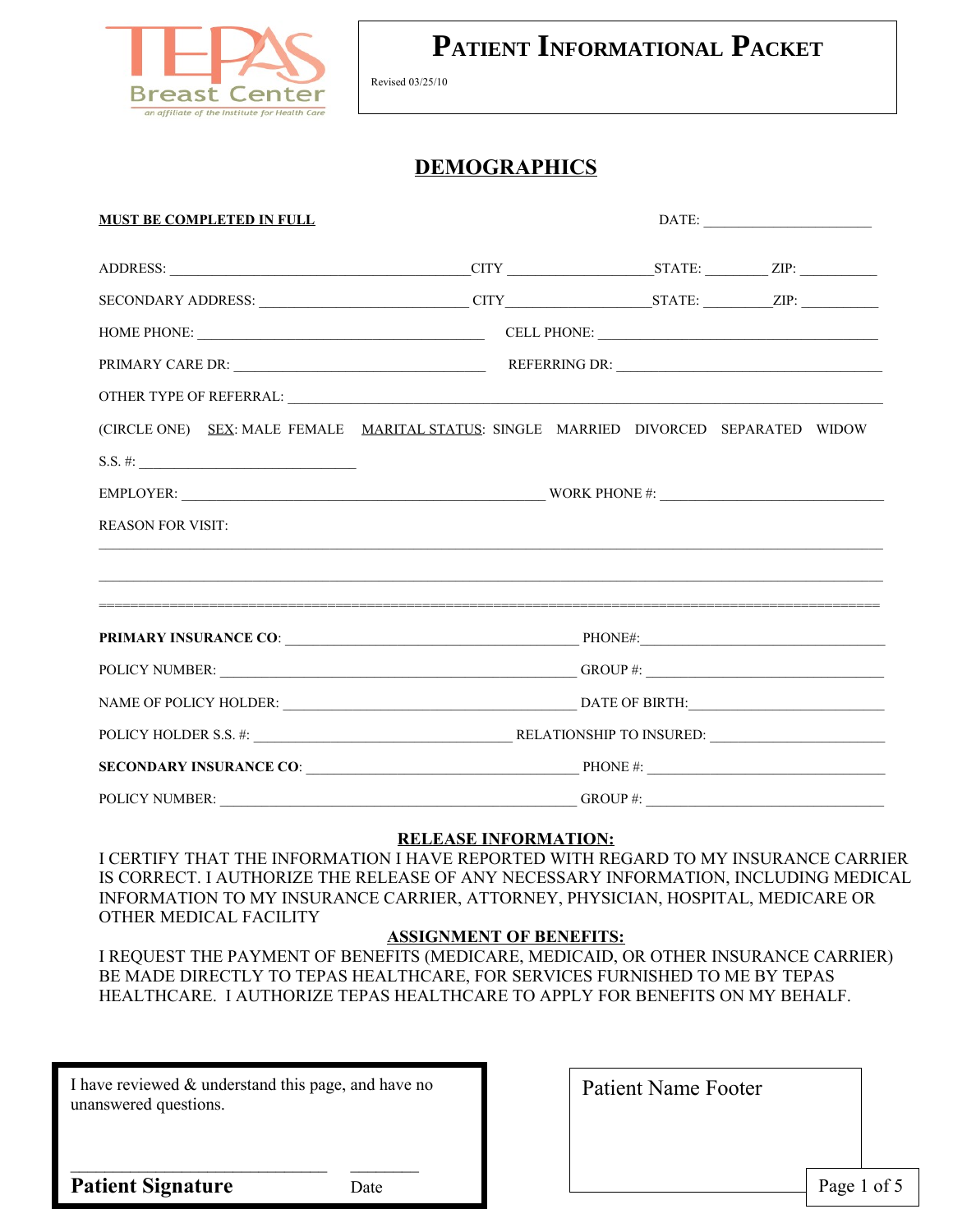

Revised 03/25/10

## **FINANCIAL AGREEMENT**

We have composed this agreement to inform you of the financial policy/agreement for **TEPAS Breast Center.**

 You are responsible to give us your correct insurance information. If you have any change in insurance it is your responsibility to make sure you bring in a copy of your new insurance card, as soon as possible. This will help us in scheduling procedures or any further testing**. If you do not inform us of any changes and we are not able to get your insurance company to pay, due to delay in receiving this information, you will be responsible for any charges incurred for office visits and/or procedures.** 

**HMO & PPO'S:** If we participate with your insurance company, we are responsible to file your claim. You are responsible for any co-payment or deductible amount, or for any non-covered charges. If your insurance requires you to have a REFERRAL OR AUTHORIZATION you are also responsible to make sure it is in our office prior to your scheduled visit. It is your responsibility to make sure your primary care physician follows through with this. We would suggest that you have them mail you the referral or authorization. It is your responsibility to contact them at least 2 weeks prior to your visit, so that they have enough time to get the referral for you. Most physician offices will send a copy of the REFERRAL OR AUTHORIZATION directly to us. Please check with our office prior to your visit to see if we have received your REFERRAL OR AUTHORIZATION. If for some reason you come to your office visit and you do not have the REFERRAL OR AUTHORIZATION you will be responsible to pay for the visit, prior to leaving our office or to reschedule your appointment. **All co-pay's are due at time of service. If you are not able to pay your co-pay at time of service you will be asked to reschedule your appointment.**

Medicare: We accept assignment on all covered charges by Medicare. We will file your charges to Medicare and you're secondary. If you do not have a secondary you will be responsible for 20% of the Medicare allowable charges at the time of service, including office visits and procedures. We will be happy to provide you with an approximate cost prior to being seen by the physician.

Private Policy's: We will file your claim and wait for the insurance response. If we do not participate with your private carrier, you will be responsible for any difference in our charges and what they pay, "Reasonable and Customary" is between you and your insurance company. We us a national fee schedule for our charges, so anything over their "Reasonable and Customary is your responsibility.

Self Pay: Self Pay patients are responsible for all charges at the time of service. New patients must make payment by Cash or Credit Card only. No checks will be accepted for a new patient visit.

#### **All payments are due at the time of service.**

I have reviewed & understand this page, and have no unanswered questions.

 $\mathcal{L}_\text{max}$ 

Patient Name Footer

**Patient Signature** Date

Page 2 of 5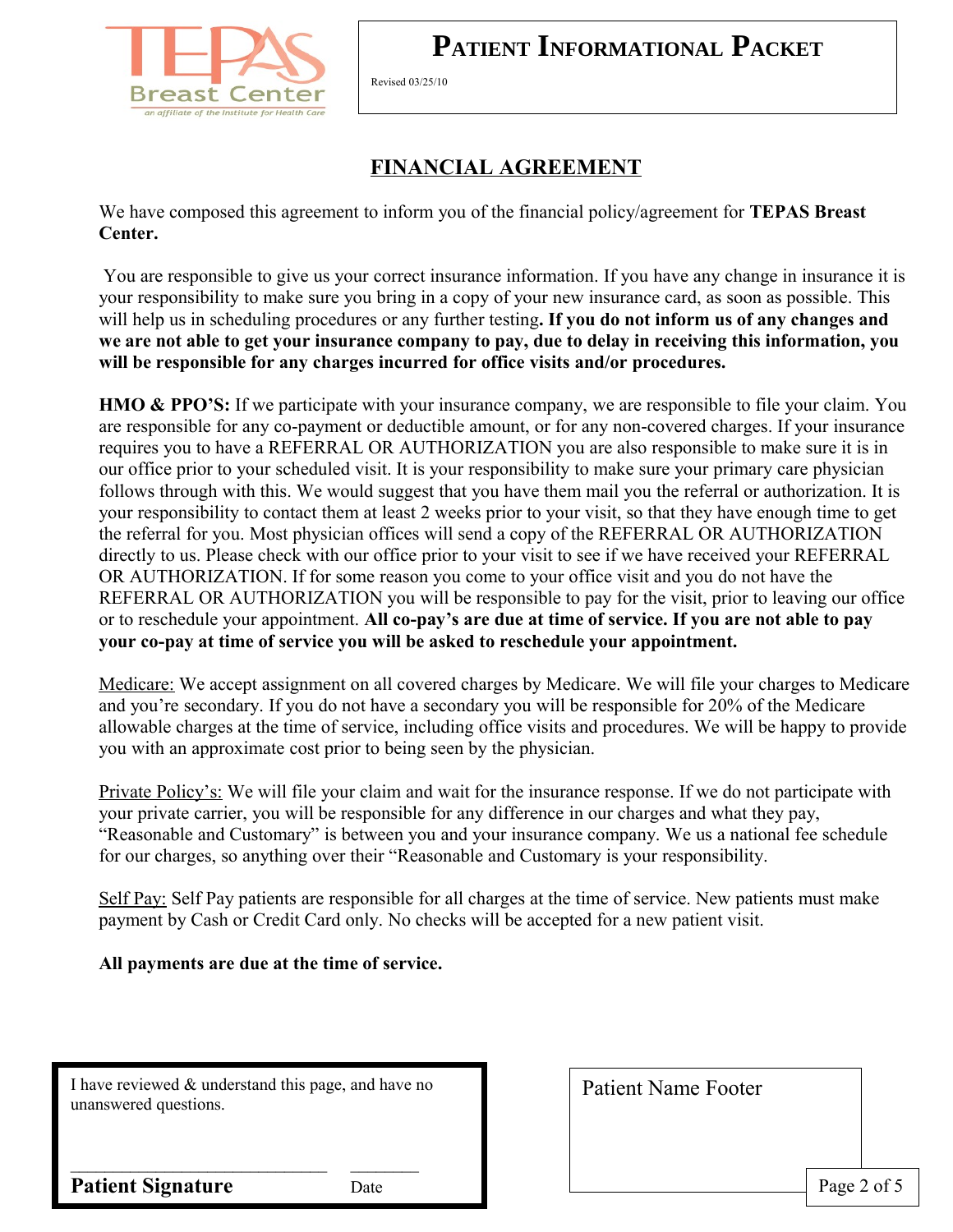

#### **PATIENT INFORMATIONAL PACKET** Revised 03/25/10 **MAMMOGRAPHY QUESTIONNAIRE**

| <b>YES</b><br>N <sub>O</sub>                        | Referring Physician:                                                                                                                                                                                                              |                                                                   |                 |                                                                           |                                    |                       |  |
|-----------------------------------------------------|-----------------------------------------------------------------------------------------------------------------------------------------------------------------------------------------------------------------------------------|-------------------------------------------------------------------|-----------------|---------------------------------------------------------------------------|------------------------------------|-----------------------|--|
| $\lceil$ 1<br>$\lceil \; \rceil$                    | Have you ever had a mammogram? Don't Know                                                                                                                                                                                         |                                                                   |                 |                                                                           |                                    |                       |  |
|                                                     |                                                                                                                                                                                                                                   |                                                                   |                 |                                                                           |                                    |                       |  |
| $\lceil \rceil$<br>$\lceil \; \rceil$               | Are you on hormone replacement therapy? _____ Don't Know                                                                                                                                                                          |                                                                   |                 |                                                                           |                                    |                       |  |
| $\lceil \; \rceil$<br>$\mathbf{L}$                  |                                                                                                                                                                                                                                   |                                                                   |                 |                                                                           |                                    |                       |  |
| $\lceil$ 1<br>$\lceil \rceil$                       |                                                                                                                                                                                                                                   |                                                                   |                 |                                                                           |                                    |                       |  |
| $\lceil \ \rceil$                                   | Have you ever had a breast biopsy?                                                                                                                                                                                                |                                                                   |                 |                                                                           | Right _____ Left                   |                       |  |
|                                                     | Have you ever been diagnosed with breast cancer? ______ Right ______ Left                                                                                                                                                         |                                                                   |                 |                                                                           |                                    |                       |  |
| $\lceil \; \rceil$                                  | Have you ever had a mastectomy?                                                                                                                                                                                                   |                                                                   |                 |                                                                           | $\frac{\text{Right}}{\text{Left}}$ |                       |  |
| $\lceil \; \rceil$                                  | Is there any possibility you are pregnant?                                                                                                                                                                                        |                                                                   |                 |                                                                           |                                    |                       |  |
| $\lceil \rceil$                                     | Are you currently breast feeding?                                                                                                                                                                                                 |                                                                   |                 |                                                                           |                                    |                       |  |
| $\begin{bmatrix} 1 \end{bmatrix}$<br>$\perp$        | Do you have a family history of breast cancer?                                                                                                                                                                                    |                                                                   |                 |                                                                           |                                    |                       |  |
|                                                     |                                                                                                                                                                                                                                   |                                                                   |                 | Mother Sister Aunt Daughter Grandmother                                   |                                    |                       |  |
| Date of first period:                               |                                                                                                                                                                                                                                   |                                                                   |                 | Date of last period:                                                      |                                    |                       |  |
|                                                     |                                                                                                                                                                                                                                   |                                                                   |                 | ** SECTION BELOW TO BE FILLED OUT BY TECHNOLOGIST / FOR OFFICE USE ONLY** |                                    |                       |  |
|                                                     | <b>YES</b>                                                                                                                                                                                                                        | <b>NO</b><br>Rt                                                   | Lt              |                                                                           |                                    |                       |  |
| Short Term F/U                                      | $\Box$                                                                                                                                                                                                                            | $\lceil \rceil$<br>$\lceil \rceil$                                | $\lceil \rceil$ | Calcifications                                                            | Density                            | Nodularity            |  |
| Palp Mass                                           |                                                                                                                                                                                                                                   | [ ] [ ] [ ] [ ] [ ]                                               |                 | Felt by patient Felt only by Physician                                    |                                    |                       |  |
| Nipple $D/C$                                        |                                                                                                                                                                                                                                   | [ ] [ ] [ ] [ ] [ ]                                               |                 | Color of discharge                                                        |                                    |                       |  |
| <b>Focal Tenderness</b>                             |                                                                                                                                                                                                                                   | $\begin{bmatrix} 1 & 1 \\ 1 & 1 \end{bmatrix}$<br>$\lceil \rceil$ |                 |                                                                           |                                    |                       |  |
|                                                     | $\mathbf{1}$ , and a set of the set of the set of the set of the set of the set of the set of the set of the set of the set of the set of the set of the set of the set of the set of the set of the set of the set of the set of |                                                                   |                 |                                                                           | $\overline{\phantom{a}}$ Scar      |                       |  |
|                                                     |                                                                                                                                                                                                                                   |                                                                   |                 |                                                                           |                                    |                       |  |
|                                                     |                                                                                                                                                                                                                                   |                                                                   |                 |                                                                           | lump                               | Palpable              |  |
|                                                     |                                                                                                                                                                                                                                   |                                                                   |                 |                                                                           |                                    |                       |  |
|                                                     |                                                                                                                                                                                                                                   |                                                                   |                 |                                                                           |                                    | Skin lesion<br>(mole) |  |
| Latex Allergy YES NO                                |                                                                                                                                                                                                                                   |                                                                   |                 | Technológist:                                                             |                                    |                       |  |
|                                                     |                                                                                                                                                                                                                                   |                                                                   |                 |                                                                           |                                    |                       |  |
| I have reviewed & understand this page, and have no |                                                                                                                                                                                                                                   |                                                                   |                 | <b>Patient Name Footer</b>                                                |                                    |                       |  |
| unanswered questions.                               |                                                                                                                                                                                                                                   |                                                                   |                 |                                                                           |                                    |                       |  |
|                                                     |                                                                                                                                                                                                                                   |                                                                   |                 |                                                                           |                                    |                       |  |
| <b>Patient Signature</b>                            |                                                                                                                                                                                                                                   | Date                                                              |                 |                                                                           |                                    | Page 3 of 5           |  |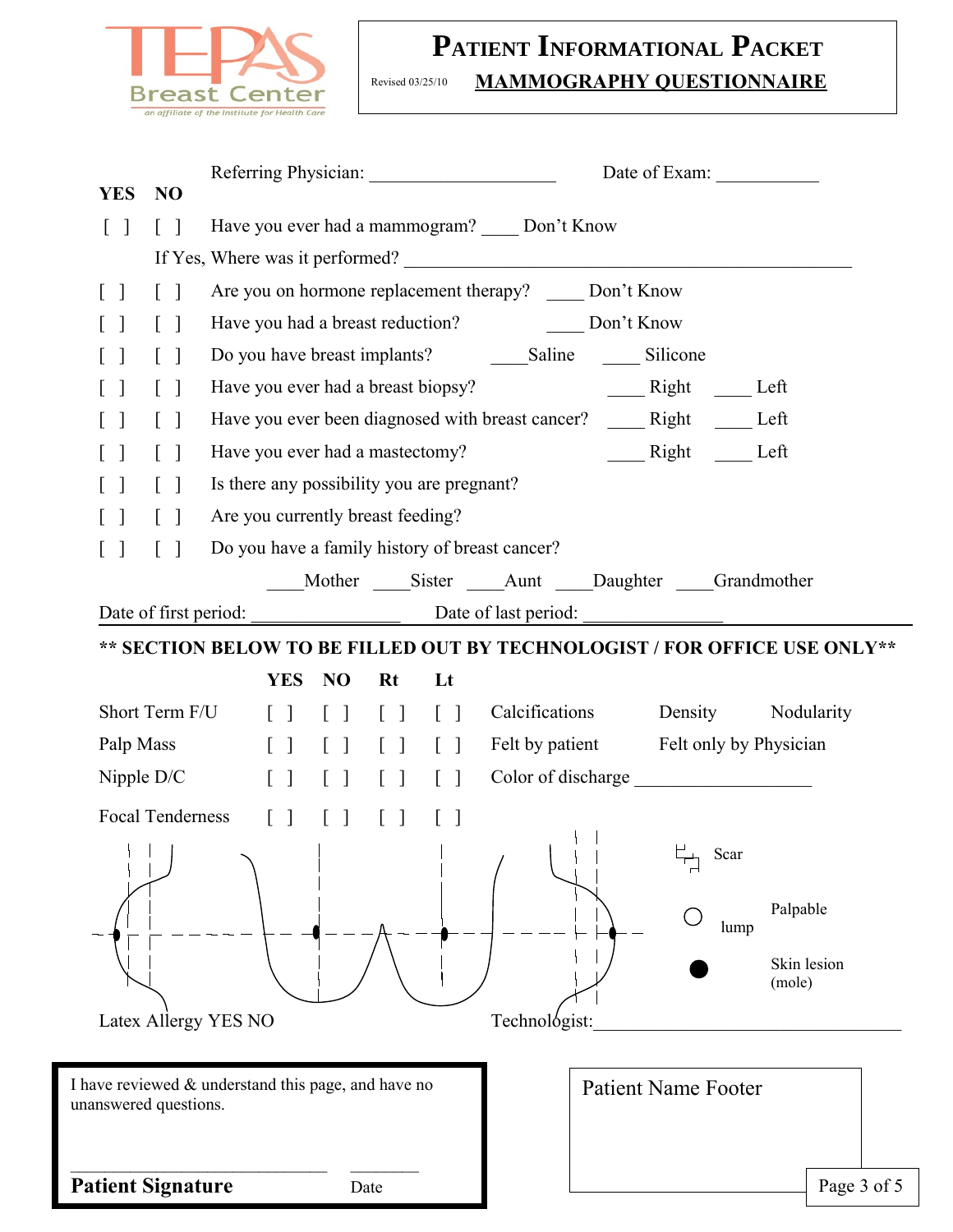

Revised 03/25/10

## **NOTICE OF PRIVACY PRACTICES**

### **Dear TEPAS Breast Center Patient,**

Physicians have always protected the confidentiality of health information by sealing medical records away in file cabinets and refusing to reveal your information. Today, state and federal laws require health care organizations to protect this sensitive information.

The Federal government has published regulations designed to protect the privacy of your health information. This "privacy rule" or HIPAA, protects health information that is maintained by physicians, hospitals, other medical providers and health insurance plans.

This regulation protects virtually all patients regardless of where they live or where they receive their health care. Every time you see a physician, are admitted to a hospital, fill a prescription or send a claim to a health insurance plan, your health care provider has to consider the privacy regulations. All health information, including paper records, verbal communication and electronic records (email and electronic medical record), is protected by the privacy regulations.

The privacy rule also provides you with certain rights, such as the right to have access to your information. However, these rights are not unconditional. We take precautions in our office to ensure the safety of your health information, such as training our staff and implementing computer security measures.

It is sometimes necessary for our office to share your protected health information with other medical providers. In the event that our office refers you to another health care provider or facility for evaluation, testing or procedure, we are required to provide pertinent information regarding your care to that health care provider. It is also necessary, at times, for us to provide medical records to your health insurance plan in order for them to process a claim. We are not required to obtain your express permission prior to releasing records for this purpose.

A copy of The Notice of Privacy Practices is available to you in our office should you wish to read it. Please feel free to request a copy at your appointment. The Notice of Privacy Practices explains in detail how your confidential health information is handled by our office. It also describes how you can exercise your rights with regard to your protected health information.

The next few statements indicate ways that we may contact you or someone you designate with appointment and payment information.

I have reviewed & understand this page, and have no unanswered questions.

 $\mathcal{L}_\text{max}$ 

Patient Name Footer

**Patient Signature** Date

Page 4 of 5